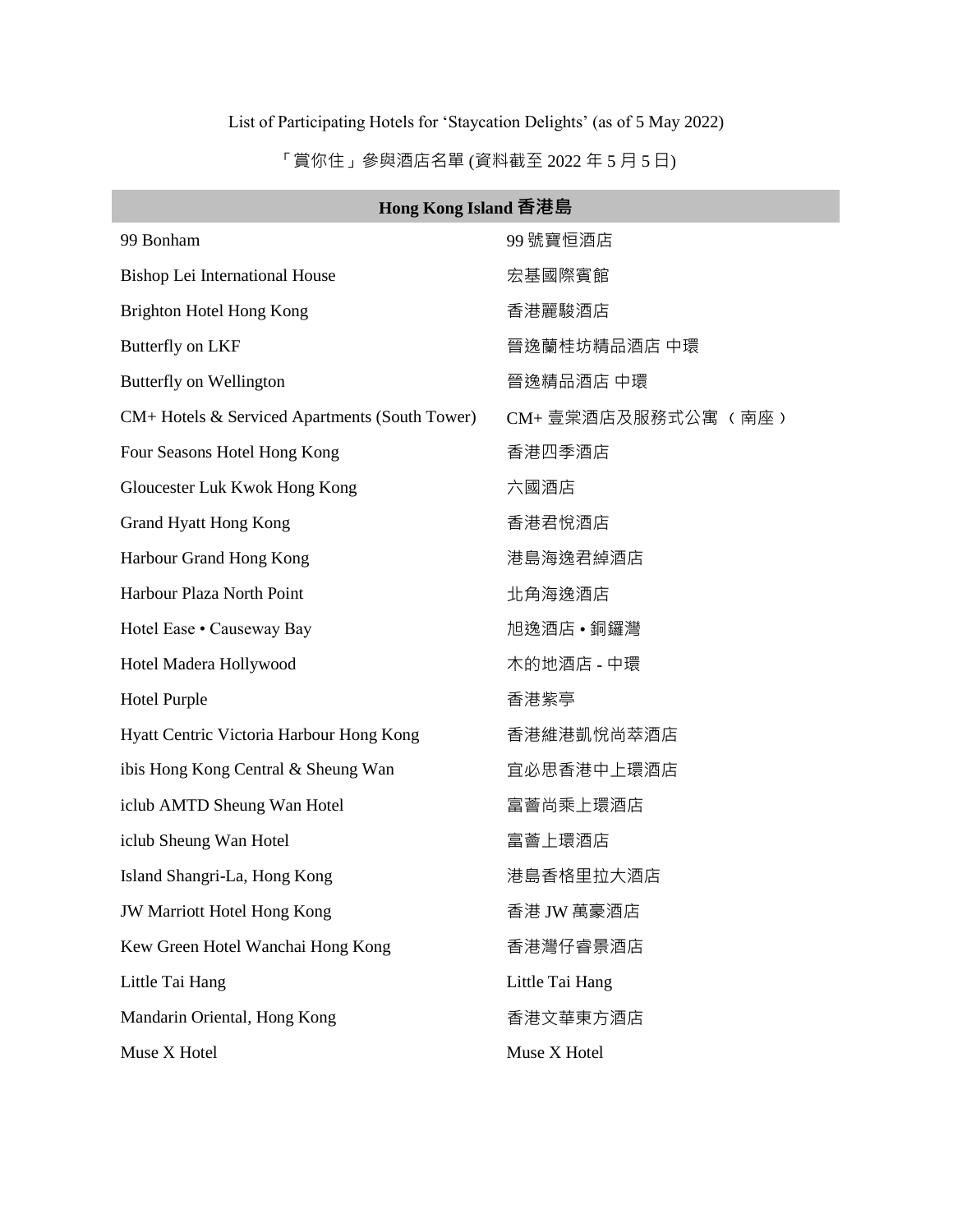| Hong Kong Island 香港島                     |                    |
|------------------------------------------|--------------------|
| One96                                    | 壹 96 酒店            |
| Regal Hongkong Hotel                     | 富豪香港酒店             |
| Renaissance Harbour View Hotel Hong Kong | 香港萬麗海景酒店           |
| Rosedale Hotel Hong Kong                 | 香港珀麗酒店             |
| Shama Central Hong Kong                  | 香港莎瑪中環服務式公寓        |
| Shama Island North Hong Kong             | 香港莎瑪港島北服務式公寓       |
| The Emperor Hotel                        | 英皇駿景酒店             |
| The Harbourview                          | 灣景國際               |
| The Hari Hong Kong                       | The Hari Hong Kong |
| The Jervois                              | 哲維斯酒店              |
| The Pottinger Hong Kong                  | 中環 • 石板街酒店         |
| The Putman                               | 普特曼酒店              |
| The St. Regis Hong Kong                  | 香港瑞吉酒店             |
| The Upper House                          | 奕居                 |
| Urbanwood Ap Lei Chau                    | 城木酒店(鴨脷洲)          |
| Wifi Boutique Hotel                      | 香港星網商務精品酒店         |
| Kowloon 九龍                               |                    |
| attitude on granville                    | 瑞生尖沙咀酒店            |
| <b>B</b> P International                 | 龍堡國際               |
| Best Western Plus Hotel Kowloon          | 最佳盛品酒店尖沙咀          |
| E Hotel                                  | E 酒店               |
| Gateway Hotel                            | 港威酒店               |
| Harbour Bay Hotel                        | 維港灣酒店              |
| Harbour Grand Kowloon                    | 九龍海逸君綽酒店           |
| Harbour Plaza 8 Degrees                  | 8 度海逸酒店            |
| Harbour Plaza Metropolis                 | 都會海逸酒店             |
| Hillwood House Hotel                     | 山林舍酒店              |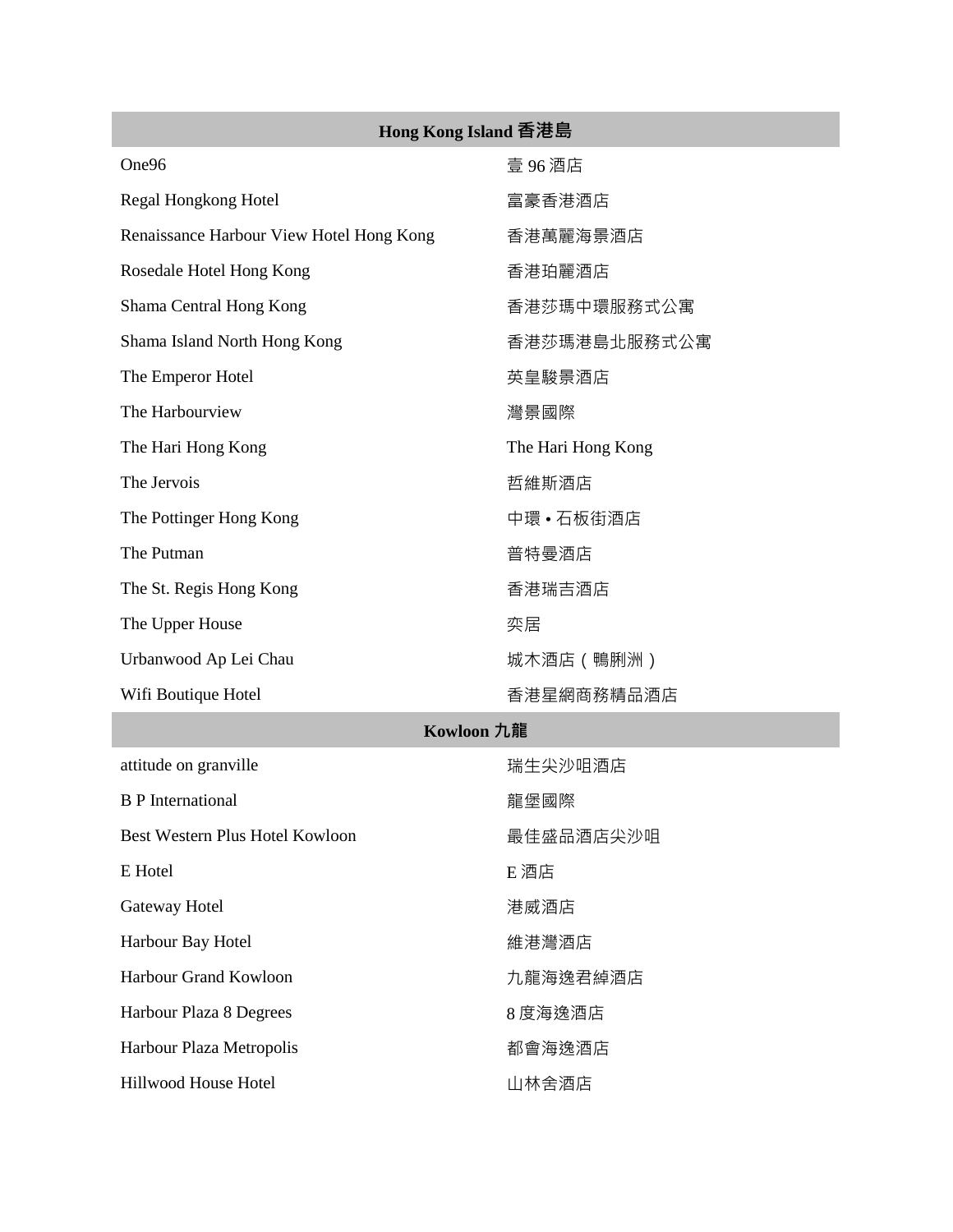| Kowloon 九龍                                 |                   |  |
|--------------------------------------------|-------------------|--|
| Hilton Garden Inn Hong Kong Mongkok        | 香港旺角希爾頓花園酒店       |  |
| Holiday Inn Express Hong Kong Kowloon CBD2 | 香港九龍 CBD2 智選假日酒店  |  |
| Holiday Inn Express Hong Kong Kowloon East | 香港九龍東智選假日酒店       |  |
| Holiday Inn Express Hong Kong Mongkok      | 香港旺角智選假日酒店        |  |
| Hotel 108 Hong Kong                        | 壹零捌館              |  |
| <b>Hotel 1936</b>                          | <b>Hotel 1936</b> |  |
| Hotel ICON Hong Kong                       | 唯港薈               |  |
| Hotel Madera Hong Kong                     | 木的地酒店             |  |
| <b>Hotel Stage</b>                         | 登臺酒店              |  |
| Hyatt Regency Hong Kong, Tsim Sha Tsui     | 香港尖沙咀凱悅酒店         |  |
| InterContinental Grand Stanford Hong Kong  | 海景嘉福洲際酒店          |  |
| Kowloon Harbourfront Hotel                 | 九龍海灣酒店            |  |
| Kowloon Shangri-La, Hong Kong              | 九龍香格里拉大酒店         |  |
| Lodgewood by Nina Hospitality Mong Kok     | 旺角薈賢居             |  |
| Marco Polo Hongkong Hotel                  | 馬哥孛羅香港酒店          |  |
| New World Millennium Hong Kong Hotel       | 千禧新世界香港酒          |  |
| Page148                                    | Page148           |  |
| Park Hotel Hong Kong                       | 香港百樂酒店            |  |
| Popway Hotel                               | 珀薈酒店              |  |
| <b>Prudential Hotel</b>                    | 恆豐酒店              |  |
| Royal Plaza Hotel                          | 帝京酒店              |  |
| Sheraton Hong Kong Hotel & Towers          | 香港喜來登酒店           |  |
| Soravit on Granville                       | 瑞生嘉威酒店            |  |
| <b>Stanford Hotel</b>                      | 仕德福酒店             |  |
| The Cityview                               | 城景國際              |  |
| The Kimberley Hotel                        | 君怡酒店              |  |
| The Peninsula Hong Kong                    | 香港半島酒店            |  |